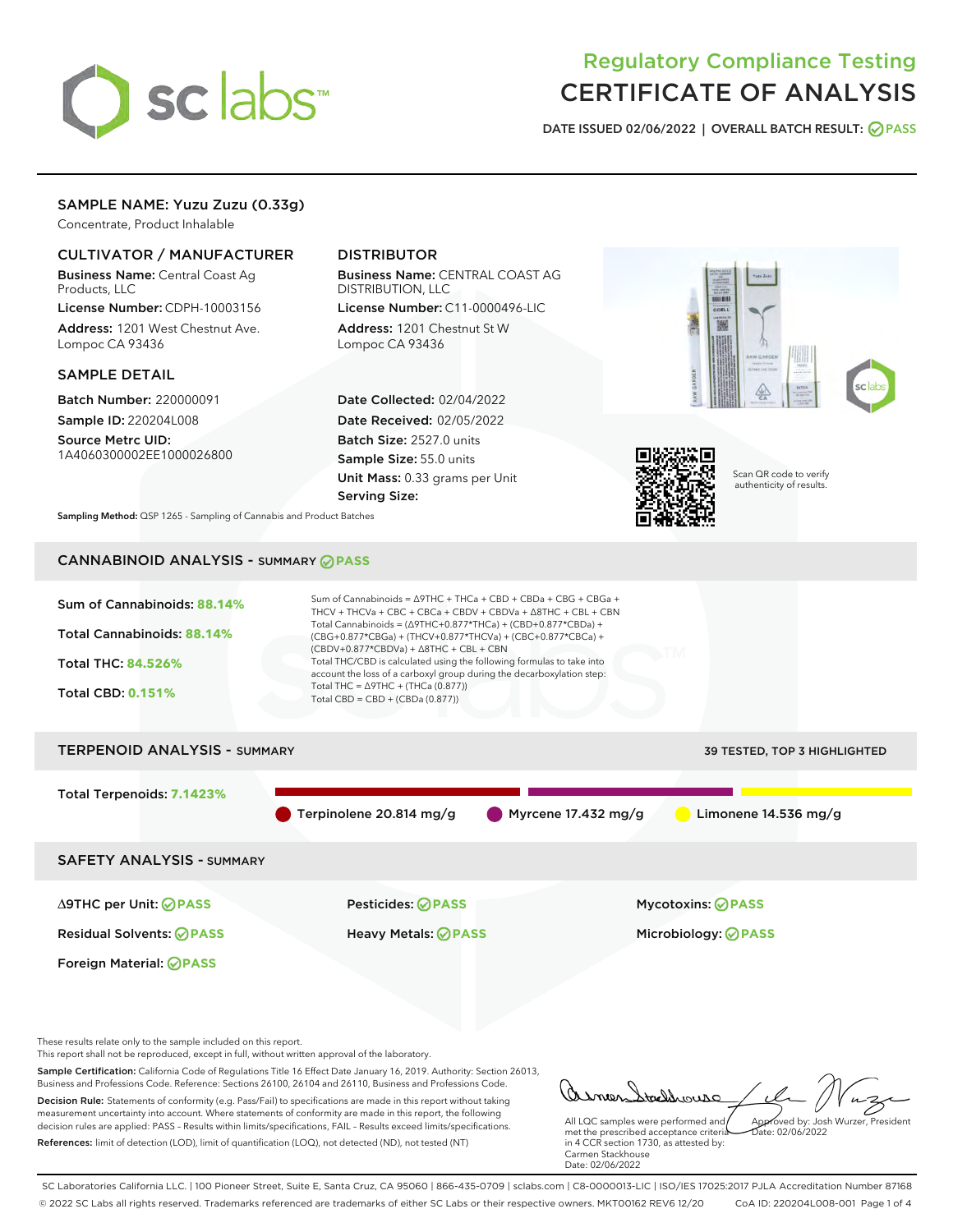



YUZU ZUZU (0.33G) | DATE ISSUED 02/06/2022 | OVERALL BATCH RESULT: ◯ PASS

#### CANNABINOID TEST RESULTS - 02/05/2022 2 PASS

Tested by high-performance liquid chromatography with diode-array detection (HPLC-DAD). **Method:** QSP 1157 - Analysis of Cannabinoids by HPLC-DAD

#### TOTAL CANNABINOIDS: **88.14%**

Total Cannabinoids (Total THC) + (Total CBD) + (Total CBG) + (Total THCV) + (Total CBC) + (Total CBDV) + ∆8THC + CBL + CBN

TOTAL THC: **84.526%** Total THC (∆9THC+0.877\*THCa)

TOTAL CBD: **0.151%** Total CBD (CBD+0.877\*CBDa)

TOTAL CBG: 2.678% Total CBG (CBG+0.877\*CBGa)

TOTAL THCV: 0.42% Total THCV (THCV+0.877\*THCVa)

TOTAL CBC: ND Total CBC (CBC+0.877\*CBCa)

TOTAL CBDV: ND Total CBDV (CBDV+0.877\*CBDVa)

| <b>COMPOUND</b>            | LOD/LOQ<br>(mg/g) | <b>MEASUREMENT</b><br><b>UNCERTAINTY</b><br>(mg/g) | <b>RESULT</b><br>(mg/g) | <b>RESULT</b><br>(%) |
|----------------------------|-------------------|----------------------------------------------------|-------------------------|----------------------|
| <b>A9THC</b>               | 0.06/0.26         | ±29.077                                            | 845.26                  | 84.526               |
| <b>CBG</b>                 | 0.06/0.19         | ±1.055                                             | 26.78                   | 2.678                |
| <b>THCV</b>                | 0.1/0.2           | ±0.21                                              | 4.2                     | 0.42                 |
| <b>CBN</b>                 | 0.1/0.3           | ±0.12                                              | 1.9                     | 0.19                 |
| $\triangle$ 8THC           | 0.1/0.4           | ±0.14                                              | 1.7                     | 0.17                 |
| <b>CBD</b>                 | 0.07/0.29         | ±0.070                                             | 1.51                    | 0.151                |
| <b>THCa</b>                | 0.05/0.14         | N/A                                                | <b>ND</b>               | <b>ND</b>            |
| <b>THCVa</b>               | 0.07/0.20         | N/A                                                | <b>ND</b>               | <b>ND</b>            |
| <b>CBDa</b>                | 0.02/0.19         | N/A                                                | <b>ND</b>               | <b>ND</b>            |
| <b>CBDV</b>                | 0.04/0.15         | N/A                                                | <b>ND</b>               | <b>ND</b>            |
| <b>CBDVa</b>               | 0.03 / 0.53       | N/A                                                | <b>ND</b>               | <b>ND</b>            |
| <b>CBGa</b>                | 0.1/0.2           | N/A                                                | <b>ND</b>               | <b>ND</b>            |
| <b>CBL</b>                 | 0.06 / 0.24       | N/A                                                | <b>ND</b>               | <b>ND</b>            |
| <b>CBC</b>                 | 0.2 / 0.5         | N/A                                                | <b>ND</b>               | <b>ND</b>            |
| <b>CBCa</b>                | 0.07/0.28         | N/A                                                | <b>ND</b>               | <b>ND</b>            |
| <b>SUM OF CANNABINOIDS</b> |                   |                                                    | 881.4 mg/g              | 88.14%               |

#### **UNIT MASS: 0.33 grams per Unit**

| ∆9THC per Unit                         | 1100 per-package limit | 278.94 mg/unit | <b>PASS</b> |
|----------------------------------------|------------------------|----------------|-------------|
| <b>Total THC per Unit</b>              |                        | 278.94 mg/unit |             |
| <b>CBD</b> per Unit                    |                        | $0.50$ mg/unit |             |
| <b>Total CBD per Unit</b>              |                        | $0.50$ mg/unit |             |
| <b>Sum of Cannabinoids</b><br>per Unit |                        | 290.9 mg/unit  |             |
| <b>Total Cannabinoids</b><br>per Unit  |                        | 290.9 mg/unit  |             |

| <b>COMPOUND</b>         | LOD/LOQ<br>(mg/g) | ASUREM<br><b>UNCERTAINTY</b><br>(mq/q) | <b>RESULT</b><br>(mg/g) | <b>RESULT</b><br>$(\%)$ |
|-------------------------|-------------------|----------------------------------------|-------------------------|-------------------------|
| Terpinolene             | 0.008 / 0.026     | ±0.4267                                | 20.814                  | 2.0814                  |
| <b>Myrcene</b>          | 0.008 / 0.025     | ±0.2249                                | 17.432                  | 1.7432                  |
| Limonene                | 0.005 / 0.016     | ±0.2079                                | 14.536                  | 1.4536                  |
| $\beta$ Caryophyllene   | 0.004 / 0.012     | ±0.1641                                | 4.610                   | 0.4610                  |
| $\beta$ Pinene          | 0.004 / 0.014     | ±0.0367                                | 3.192                   | 0.3192                  |
| $\alpha$ Pinene         | 0.005 / 0.017     | ±0.0213                                | 2.475                   | 0.2475                  |
| Ocimene                 | 0.011/0.038       | ±0.0400                                | 1.246                   | 0.1246                  |
| Linalool                | 0.009 / 0.032     | ±0.0454                                | 1.195                   | 0.1195                  |
| $\alpha$ Humulene       | 0.009 / 0.029     | ±0.0376                                | 1.171                   | 0.1171                  |
| $\alpha$ Phellandrene   | 0.006 / 0.020     | ±0.0103                                | 0.757                   | 0.0757                  |
| <b>Terpineol</b>        | 0.016 / 0.055     | ±0.0422                                | 0.688                   | 0.0688                  |
| Fenchol                 | 0.010 / 0.034     | ±0.0246                                | 0.636                   | 0.0636                  |
| 3 Carene                | 0.005 / 0.018     | ±0.0086                                | 0.607                   | 0.0607                  |
| $\alpha$ Terpinene      | 0.005 / 0.017     | ±0.0081                                | 0.546                   | 0.0546                  |
| $\gamma$ Terpinene      | 0.006 / 0.018     | ±0.0058                                | 0.336                   | 0.0336                  |
| Camphene                | 0.005 / 0.015     | ±0.0027                                | 0.237                   | 0.0237                  |
| trans-β-Farnesene       | 0.008 / 0.025     | ±0.0073                                | 0.205                   | 0.0205                  |
| <b>Borneol</b>          | 0.005 / 0.016     | ±0.0048                                | 0.115                   | 0.0115                  |
| $\alpha$ Bisabolol      | 0.008 / 0.026     | ±0.0041                                | 0.076                   | 0.0076                  |
| Nerolidol               | 0.009 / 0.028     | ±0.0045                                | 0.072                   | 0.0072                  |
| Eucalyptol              | 0.006 / 0.018     | ±0.0016                                | 0.062                   | 0.0062                  |
| Sabinene                | 0.004 / 0.014     | ±0.0007                                | 0.059                   | 0.0059                  |
| p-Cymene                | 0.005 / 0.016     | ±0.0015                                | 0.055                   | 0.0055                  |
| Fenchone                | 0.009 / 0.028     | ±0.0015                                | 0.053                   | 0.0053                  |
| Geraniol                | 0.002 / 0.007     | ±0.0022                                | 0.051                   | 0.0051                  |
| Valencene               | 0.009 / 0.030     | ±0.0034                                | 0.049                   | 0.0049                  |
| Caryophyllene<br>Oxide  | 0.010 / 0.033     | ±0.0017                                | 0.037                   | 0.0037                  |
| Sabinene Hydrate        | 0.006 / 0.022     | ±0.0013                                | 0.034                   | 0.0034                  |
| Guaiol                  | 0.009 / 0.030     | ±0.0016                                | 0.034                   | 0.0034                  |
| Citronellol             | 0.003 / 0.010     | ±0.0011                                | 0.022                   | 0.0022                  |
| Nerol                   | 0.003 / 0.011     | ±0.0009                                | 0.021                   | 0.0021                  |
| (-)-Isopulegol          | 0.005 / 0.016     | N/A                                    | ND                      | ND                      |
| Camphor                 | 0.006 / 0.019     | N/A                                    | <b>ND</b>               | ND                      |
| Isoborneol              | 0.004 / 0.012     | N/A                                    | ND                      | ND                      |
| Menthol                 | 0.008 / 0.025     | N/A                                    | ND                      | ND                      |
| R-(+)-Pulegone          | 0.003 / 0.011     | N/A                                    | ND                      | ND                      |
| <b>Geranyl Acetate</b>  | 0.004 / 0.014     | N/A                                    | ND                      | ND                      |
| $\alpha$ Cedrene        | 0.005 / 0.016     | N/A                                    | ND                      | ND                      |
| Cedrol                  | 0.008 / 0.027     | N/A                                    | ND                      | ND                      |
| <b>TOTAL TERPENOIDS</b> |                   |                                        | 71.423 mg/g             | 7.1423%                 |

SC Laboratories California LLC. | 100 Pioneer Street, Suite E, Santa Cruz, CA 95060 | 866-435-0709 | sclabs.com | C8-0000013-LIC | ISO/IES 17025:2017 PJLA Accreditation Number 87168 © 2022 SC Labs all rights reserved. Trademarks referenced are trademarks of either SC Labs or their respective owners. MKT00162 REV6 12/20 CoA ID: 220204L008-001 Page 2 of 4

# TERPENOID TEST RESULTS - 02/06/2022

Terpene analysis utilizing gas chromatography-flame ionization detection (GC-FID). **Method:** QSP 1192 - Analysis of Terpenoids by GC-FID

MEASUREMENT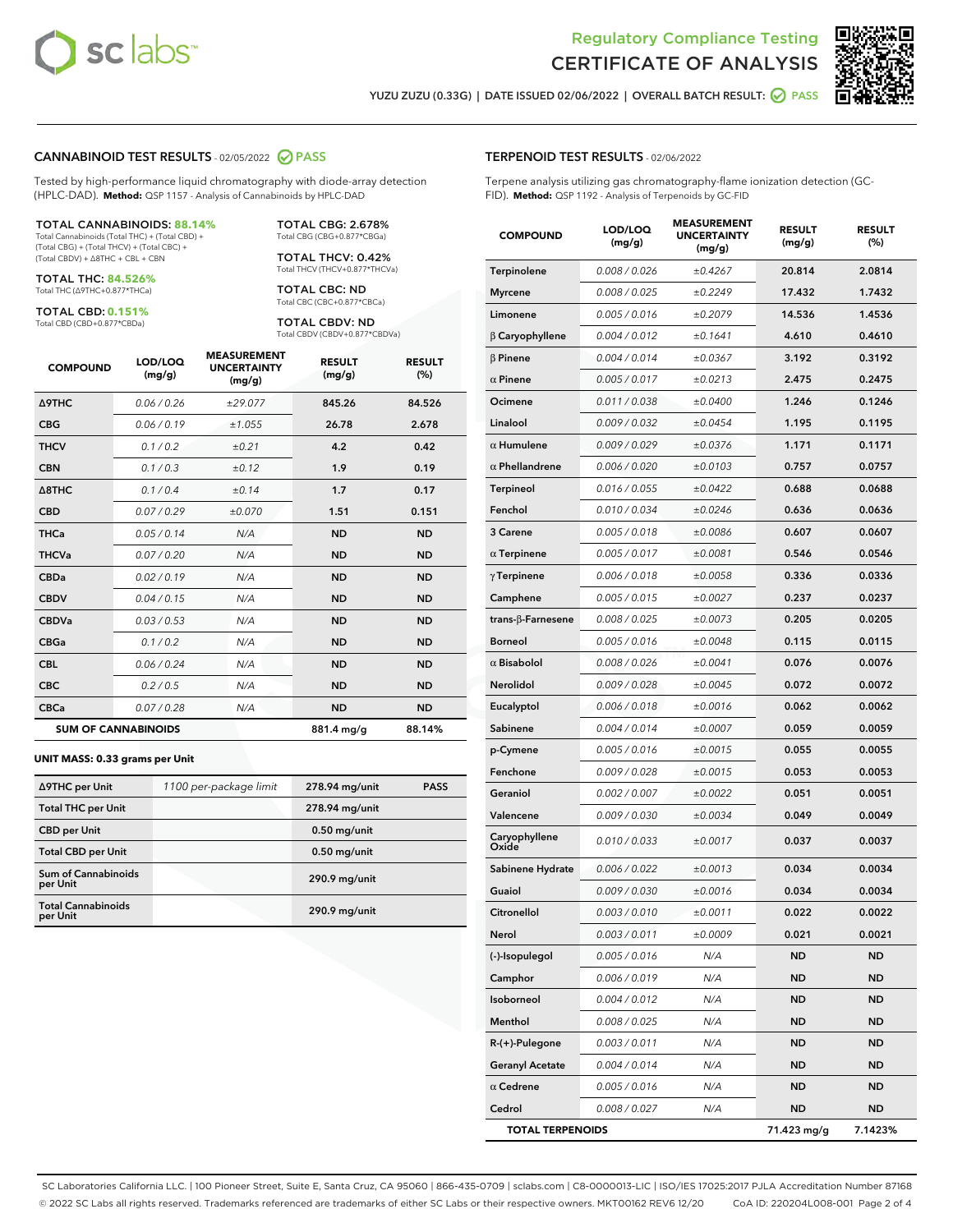



YUZU ZUZU (0.33G) | DATE ISSUED 02/06/2022 | OVERALL BATCH RESULT:  $\bigcirc$  PASS

### CATEGORY 1 PESTICIDE TEST RESULTS - 02/05/2022 2 PASS

Pesticide and plant growth regulator analysis utilizing high-performance liquid chromatography-mass spectrometry (HPLC-MS) or gas chromatography-mass spectrometry (GC-MS). \*GC-MS utilized where indicated. **Method:** QSP 1212 - Analysis of Pesticides and Mycotoxins by LC-MS or QSP 1213 - Analysis of Pesticides by GC-MS

| <b>Aldicarb</b><br>0.03 / 0.08<br><b>ND</b><br>$\ge$ LOD<br>N/A<br><b>PASS</b><br>Carbofuran<br>0.02/0.05<br>$\ge$ LOD<br>N/A<br><b>ND</b><br><b>PASS</b><br>Chlordane*<br>0.03 / 0.08<br><b>ND</b><br>$>$ LOD<br>N/A<br><b>PASS</b><br>0.03/0.10<br><b>ND</b><br><b>PASS</b><br>Chlorfenapyr*<br>$\ge$ LOD<br>N/A<br>0.02 / 0.06<br>N/A<br><b>ND</b><br><b>PASS</b><br>Chlorpyrifos<br>$\ge$ LOD<br>0.02 / 0.07<br>N/A<br><b>ND</b><br><b>PASS</b><br>Coumaphos<br>$>$ LOD<br>Daminozide<br>0.02 / 0.07<br>$\ge$ LOD<br>N/A<br><b>ND</b><br><b>PASS</b><br><b>DDVP</b><br>0.03/0.09<br>$\ge$ LOD<br>N/A<br><b>ND</b><br><b>PASS</b><br>(Dichlorvos)<br>Dimethoate<br><b>ND</b><br><b>PASS</b><br>0.03/0.08<br>$>$ LOD<br>N/A<br>Ethoprop(hos)<br>0.03/0.10<br>$\ge$ LOD<br>N/A<br><b>ND</b><br><b>PASS</b><br>0.02/0.06<br>$\ge$ LOD<br>N/A<br><b>ND</b><br><b>PASS</b><br>Etofenprox<br>Fenoxycarb<br>0.03/0.08<br>$>$ LOD<br>N/A<br><b>ND</b><br><b>PASS</b><br>0.03/0.08<br><b>ND</b><br><b>PASS</b><br>Fipronil<br>$\ge$ LOD<br>N/A<br>Imazalil<br>0.02 / 0.06<br>$>$ LOD<br>N/A<br><b>ND</b><br><b>PASS</b><br>0.02 / 0.07<br>Methiocarb<br>N/A<br><b>ND</b><br>$>$ LOD<br><b>PASS</b><br>Methyl<br>0.03/0.10<br>$\ge$ LOD<br>N/A<br><b>ND</b><br><b>PASS</b><br>parathion<br>0.03/0.09<br>$\ge$ LOD<br>N/A<br><b>ND</b><br><b>PASS</b><br><b>Mevinphos</b><br>Paclobutrazol<br>0.02 / 0.05<br>$\ge$ LOD<br>N/A<br><b>ND</b><br><b>PASS</b><br>0.03/0.09<br>N/A<br>$\ge$ LOD<br><b>ND</b><br><b>PASS</b><br>Propoxur<br>0.03/0.08<br><b>ND</b><br><b>PASS</b><br>Spiroxamine<br>$\ge$ LOD<br>N/A<br><b>PASS</b><br>Thiacloprid<br>0.03/0.10<br>$\ge$ LOD<br>N/A<br><b>ND</b> | <b>COMPOUND</b> | LOD/LOQ<br>$(\mu g/g)$ | <b>ACTION</b><br>LIMIT<br>$(\mu g/g)$ | <b>MEASUREMENT</b><br><b>UNCERTAINTY</b><br>$(\mu g/g)$ | <b>RESULT</b><br>$(\mu g/g)$ | <b>RESULT</b> |
|------------------------------------------------------------------------------------------------------------------------------------------------------------------------------------------------------------------------------------------------------------------------------------------------------------------------------------------------------------------------------------------------------------------------------------------------------------------------------------------------------------------------------------------------------------------------------------------------------------------------------------------------------------------------------------------------------------------------------------------------------------------------------------------------------------------------------------------------------------------------------------------------------------------------------------------------------------------------------------------------------------------------------------------------------------------------------------------------------------------------------------------------------------------------------------------------------------------------------------------------------------------------------------------------------------------------------------------------------------------------------------------------------------------------------------------------------------------------------------------------------------------------------------------------------------------------------------------------------------------------------------------------------------------------------------|-----------------|------------------------|---------------------------------------|---------------------------------------------------------|------------------------------|---------------|
|                                                                                                                                                                                                                                                                                                                                                                                                                                                                                                                                                                                                                                                                                                                                                                                                                                                                                                                                                                                                                                                                                                                                                                                                                                                                                                                                                                                                                                                                                                                                                                                                                                                                                    |                 |                        |                                       |                                                         |                              |               |
|                                                                                                                                                                                                                                                                                                                                                                                                                                                                                                                                                                                                                                                                                                                                                                                                                                                                                                                                                                                                                                                                                                                                                                                                                                                                                                                                                                                                                                                                                                                                                                                                                                                                                    |                 |                        |                                       |                                                         |                              |               |
|                                                                                                                                                                                                                                                                                                                                                                                                                                                                                                                                                                                                                                                                                                                                                                                                                                                                                                                                                                                                                                                                                                                                                                                                                                                                                                                                                                                                                                                                                                                                                                                                                                                                                    |                 |                        |                                       |                                                         |                              |               |
|                                                                                                                                                                                                                                                                                                                                                                                                                                                                                                                                                                                                                                                                                                                                                                                                                                                                                                                                                                                                                                                                                                                                                                                                                                                                                                                                                                                                                                                                                                                                                                                                                                                                                    |                 |                        |                                       |                                                         |                              |               |
|                                                                                                                                                                                                                                                                                                                                                                                                                                                                                                                                                                                                                                                                                                                                                                                                                                                                                                                                                                                                                                                                                                                                                                                                                                                                                                                                                                                                                                                                                                                                                                                                                                                                                    |                 |                        |                                       |                                                         |                              |               |
|                                                                                                                                                                                                                                                                                                                                                                                                                                                                                                                                                                                                                                                                                                                                                                                                                                                                                                                                                                                                                                                                                                                                                                                                                                                                                                                                                                                                                                                                                                                                                                                                                                                                                    |                 |                        |                                       |                                                         |                              |               |
|                                                                                                                                                                                                                                                                                                                                                                                                                                                                                                                                                                                                                                                                                                                                                                                                                                                                                                                                                                                                                                                                                                                                                                                                                                                                                                                                                                                                                                                                                                                                                                                                                                                                                    |                 |                        |                                       |                                                         |                              |               |
|                                                                                                                                                                                                                                                                                                                                                                                                                                                                                                                                                                                                                                                                                                                                                                                                                                                                                                                                                                                                                                                                                                                                                                                                                                                                                                                                                                                                                                                                                                                                                                                                                                                                                    |                 |                        |                                       |                                                         |                              |               |
|                                                                                                                                                                                                                                                                                                                                                                                                                                                                                                                                                                                                                                                                                                                                                                                                                                                                                                                                                                                                                                                                                                                                                                                                                                                                                                                                                                                                                                                                                                                                                                                                                                                                                    |                 |                        |                                       |                                                         |                              |               |
|                                                                                                                                                                                                                                                                                                                                                                                                                                                                                                                                                                                                                                                                                                                                                                                                                                                                                                                                                                                                                                                                                                                                                                                                                                                                                                                                                                                                                                                                                                                                                                                                                                                                                    |                 |                        |                                       |                                                         |                              |               |
|                                                                                                                                                                                                                                                                                                                                                                                                                                                                                                                                                                                                                                                                                                                                                                                                                                                                                                                                                                                                                                                                                                                                                                                                                                                                                                                                                                                                                                                                                                                                                                                                                                                                                    |                 |                        |                                       |                                                         |                              |               |
|                                                                                                                                                                                                                                                                                                                                                                                                                                                                                                                                                                                                                                                                                                                                                                                                                                                                                                                                                                                                                                                                                                                                                                                                                                                                                                                                                                                                                                                                                                                                                                                                                                                                                    |                 |                        |                                       |                                                         |                              |               |
|                                                                                                                                                                                                                                                                                                                                                                                                                                                                                                                                                                                                                                                                                                                                                                                                                                                                                                                                                                                                                                                                                                                                                                                                                                                                                                                                                                                                                                                                                                                                                                                                                                                                                    |                 |                        |                                       |                                                         |                              |               |
|                                                                                                                                                                                                                                                                                                                                                                                                                                                                                                                                                                                                                                                                                                                                                                                                                                                                                                                                                                                                                                                                                                                                                                                                                                                                                                                                                                                                                                                                                                                                                                                                                                                                                    |                 |                        |                                       |                                                         |                              |               |
|                                                                                                                                                                                                                                                                                                                                                                                                                                                                                                                                                                                                                                                                                                                                                                                                                                                                                                                                                                                                                                                                                                                                                                                                                                                                                                                                                                                                                                                                                                                                                                                                                                                                                    |                 |                        |                                       |                                                         |                              |               |
|                                                                                                                                                                                                                                                                                                                                                                                                                                                                                                                                                                                                                                                                                                                                                                                                                                                                                                                                                                                                                                                                                                                                                                                                                                                                                                                                                                                                                                                                                                                                                                                                                                                                                    |                 |                        |                                       |                                                         |                              |               |
|                                                                                                                                                                                                                                                                                                                                                                                                                                                                                                                                                                                                                                                                                                                                                                                                                                                                                                                                                                                                                                                                                                                                                                                                                                                                                                                                                                                                                                                                                                                                                                                                                                                                                    |                 |                        |                                       |                                                         |                              |               |
|                                                                                                                                                                                                                                                                                                                                                                                                                                                                                                                                                                                                                                                                                                                                                                                                                                                                                                                                                                                                                                                                                                                                                                                                                                                                                                                                                                                                                                                                                                                                                                                                                                                                                    |                 |                        |                                       |                                                         |                              |               |
|                                                                                                                                                                                                                                                                                                                                                                                                                                                                                                                                                                                                                                                                                                                                                                                                                                                                                                                                                                                                                                                                                                                                                                                                                                                                                                                                                                                                                                                                                                                                                                                                                                                                                    |                 |                        |                                       |                                                         |                              |               |
|                                                                                                                                                                                                                                                                                                                                                                                                                                                                                                                                                                                                                                                                                                                                                                                                                                                                                                                                                                                                                                                                                                                                                                                                                                                                                                                                                                                                                                                                                                                                                                                                                                                                                    |                 |                        |                                       |                                                         |                              |               |
|                                                                                                                                                                                                                                                                                                                                                                                                                                                                                                                                                                                                                                                                                                                                                                                                                                                                                                                                                                                                                                                                                                                                                                                                                                                                                                                                                                                                                                                                                                                                                                                                                                                                                    |                 |                        |                                       |                                                         |                              |               |

#### CATEGORY 2 PESTICIDE TEST RESULTS - 02/05/2022 2 PASS

| <b>COMPOUND</b>          | LOD/LOO<br>$(\mu g/g)$ | <b>ACTION</b><br>LIMIT<br>$(\mu g/g)$ | <b>MEASUREMENT</b><br><b>UNCERTAINTY</b><br>$(\mu g/g)$ | <b>RESULT</b><br>$(\mu g/g)$ | <b>RESULT</b> |  |
|--------------------------|------------------------|---------------------------------------|---------------------------------------------------------|------------------------------|---------------|--|
| Abamectin                | 0.03/0.10              | 0.1                                   | N/A                                                     | <b>ND</b>                    | <b>PASS</b>   |  |
| Acephate                 | 0.02/0.07              | 0.1                                   | N/A                                                     | <b>ND</b>                    | <b>PASS</b>   |  |
| Acequinocyl              | 0.02/0.07              | 0.1                                   | N/A                                                     | <b>ND</b>                    | <b>PASS</b>   |  |
| Acetamiprid              | 0.02 / 0.05            | 0.1                                   | N/A                                                     | <b>ND</b>                    | <b>PASS</b>   |  |
| Azoxystrobin             | 0.02/0.07              | 0.1                                   | N/A                                                     | <b>ND</b>                    | <b>PASS</b>   |  |
| <b>Bifenazate</b>        | 0.01 / 0.04            | 0.1                                   | N/A                                                     | <b>ND</b>                    | <b>PASS</b>   |  |
| <b>Bifenthrin</b>        | 0.02/0.05              | 3                                     | N/A                                                     | <b>ND</b>                    | <b>PASS</b>   |  |
| <b>Boscalid</b>          | 0.03/0.09              | 0.1                                   | N/A                                                     | <b>ND</b>                    | <b>PASS</b>   |  |
| Captan                   | 0.19/0.57              | 0.7                                   | N/A                                                     | <b>ND</b>                    | <b>PASS</b>   |  |
| Carbaryl                 | 0.02/0.06              | 0.5                                   | N/A                                                     | <b>ND</b>                    | <b>PASS</b>   |  |
| Chlorantranilip-<br>role | 0.04/0.12              | 10                                    | N/A                                                     | <b>ND</b>                    | <b>PASS</b>   |  |
| Clofentezine             | 0.03/0.09              | 0.1                                   | N/A                                                     | <b>ND</b>                    | <b>PASS</b>   |  |

| <b>CATEGORY 2 PESTICIDE TEST RESULTS</b> - 02/05/2022 continued |  |
|-----------------------------------------------------------------|--|
|                                                                 |  |

| <b>COMPOUND</b>               | LOD/LOQ<br>(µg/g) | <b>ACTION</b><br>LIMIT<br>(µg/g) | <b>MEASUREMENT</b><br><b>UNCERTAINTY</b><br>(µg/g) | <b>RESULT</b><br>(µg/g) | <b>RESULT</b> |
|-------------------------------|-------------------|----------------------------------|----------------------------------------------------|-------------------------|---------------|
| Cyfluthrin                    | 0.12 / 0.38       | $\overline{c}$                   | N/A                                                | <b>ND</b>               | <b>PASS</b>   |
| Cypermethrin                  | 0.11/0.32         | 1                                | N/A                                                | <b>ND</b>               | <b>PASS</b>   |
| <b>Diazinon</b>               | 0.02 / 0.05       | 0.1                              | N/A                                                | <b>ND</b>               | <b>PASS</b>   |
| Dimethomorph                  | 0.03 / 0.09       | 2                                | N/A                                                | <b>ND</b>               | <b>PASS</b>   |
| Etoxazole                     | 0.02 / 0.06       | 0.1                              | N/A                                                | <b>ND</b>               | <b>PASS</b>   |
| Fenhexamid                    | 0.03 / 0.09       | 0.1                              | N/A                                                | <b>ND</b>               | <b>PASS</b>   |
| Fenpyroximate                 | 0.02 / 0.06       | 0.1                              | N/A                                                | <b>ND</b>               | <b>PASS</b>   |
| Flonicamid                    | 0.03 / 0.10       | 0.1                              | N/A                                                | <b>ND</b>               | <b>PASS</b>   |
| Fludioxonil                   | 0.03/0.10         | 0.1                              | N/A                                                | <b>ND</b>               | <b>PASS</b>   |
| Hexythiazox                   | 0.02 / 0.07       | 0.1                              | N/A                                                | <b>ND</b>               | <b>PASS</b>   |
| Imidacloprid                  | 0.04 / 0.11       | 5                                | N/A                                                | <b>ND</b>               | <b>PASS</b>   |
| Kresoxim-methyl               | 0.02 / 0.07       | 0.1                              | N/A                                                | <b>ND</b>               | <b>PASS</b>   |
| Malathion                     | 0.03 / 0.09       | 0.5                              | N/A                                                | <b>ND</b>               | <b>PASS</b>   |
| Metalaxyl                     | 0.02 / 0.07       | $\overline{c}$                   | N/A                                                | <b>ND</b>               | <b>PASS</b>   |
| Methomyl                      | 0.03 / 0.10       | 1                                | N/A                                                | <b>ND</b>               | <b>PASS</b>   |
| Myclobutanil                  | 0.03/0.09         | 0.1                              | N/A                                                | <b>ND</b>               | <b>PASS</b>   |
| Naled                         | 0.02 / 0.07       | 0.1                              | N/A                                                | <b>ND</b>               | <b>PASS</b>   |
| Oxamyl                        | 0.04 / 0.11       | 0.5                              | N/A                                                | <b>ND</b>               | <b>PASS</b>   |
| Pentachloronitro-<br>benzene* | 0.03/0.09         | 0.1                              | N/A                                                | <b>ND</b>               | <b>PASS</b>   |
| Permethrin                    | 0.04 / 0.12       | 0.5                              | N/A                                                | <b>ND</b>               | <b>PASS</b>   |
| Phosmet                       | 0.03 / 0.10       | 0.1                              | N/A                                                | <b>ND</b>               | <b>PASS</b>   |
| Piperonylbu-<br>toxide        | 0.02 / 0.07       | 3                                | N/A                                                | <b>ND</b>               | <b>PASS</b>   |
| Prallethrin                   | 0.03 / 0.08       | 0.1                              | N/A                                                | <b>ND</b>               | <b>PASS</b>   |
| Propiconazole                 | 0.02 / 0.07       | 0.1                              | N/A                                                | <b>ND</b>               | <b>PASS</b>   |
| Pyrethrins                    | 0.04 / 0.12       | 0.5                              | N/A                                                | <b>ND</b>               | <b>PASS</b>   |
| Pyridaben                     | 0.02 / 0.07       | 0.1                              | N/A                                                | <b>ND</b>               | <b>PASS</b>   |
| Spinetoram                    | 0.02 / 0.07       | 0.1                              | N/A                                                | <b>ND</b>               | <b>PASS</b>   |
| Spinosad                      | 0.02 / 0.07       | 0.1                              | N/A                                                | <b>ND</b>               | <b>PASS</b>   |
| Spiromesifen                  | 0.02 / 0.05       | 0.1                              | N/A                                                | <b>ND</b>               | <b>PASS</b>   |
| Spirotetramat                 | 0.02 / 0.06       | 0.1                              | N/A                                                | <b>ND</b>               | <b>PASS</b>   |
| Tebuconazole                  | 0.02 / 0.07       | 0.1                              | N/A                                                | <b>ND</b>               | <b>PASS</b>   |
| Thiamethoxam                  | 0.03 / 0.10       | 5                                | N/A                                                | <b>ND</b>               | <b>PASS</b>   |
| Trifloxystrobin               | 0.03 / 0.08       | 0.1                              | N/A                                                | <b>ND</b>               | <b>PASS</b>   |

SC Laboratories California LLC. | 100 Pioneer Street, Suite E, Santa Cruz, CA 95060 | 866-435-0709 | sclabs.com | C8-0000013-LIC | ISO/IES 17025:2017 PJLA Accreditation Number 87168 © 2022 SC Labs all rights reserved. Trademarks referenced are trademarks of either SC Labs or their respective owners. MKT00162 REV6 12/20 CoA ID: 220204L008-001 Page 3 of 4